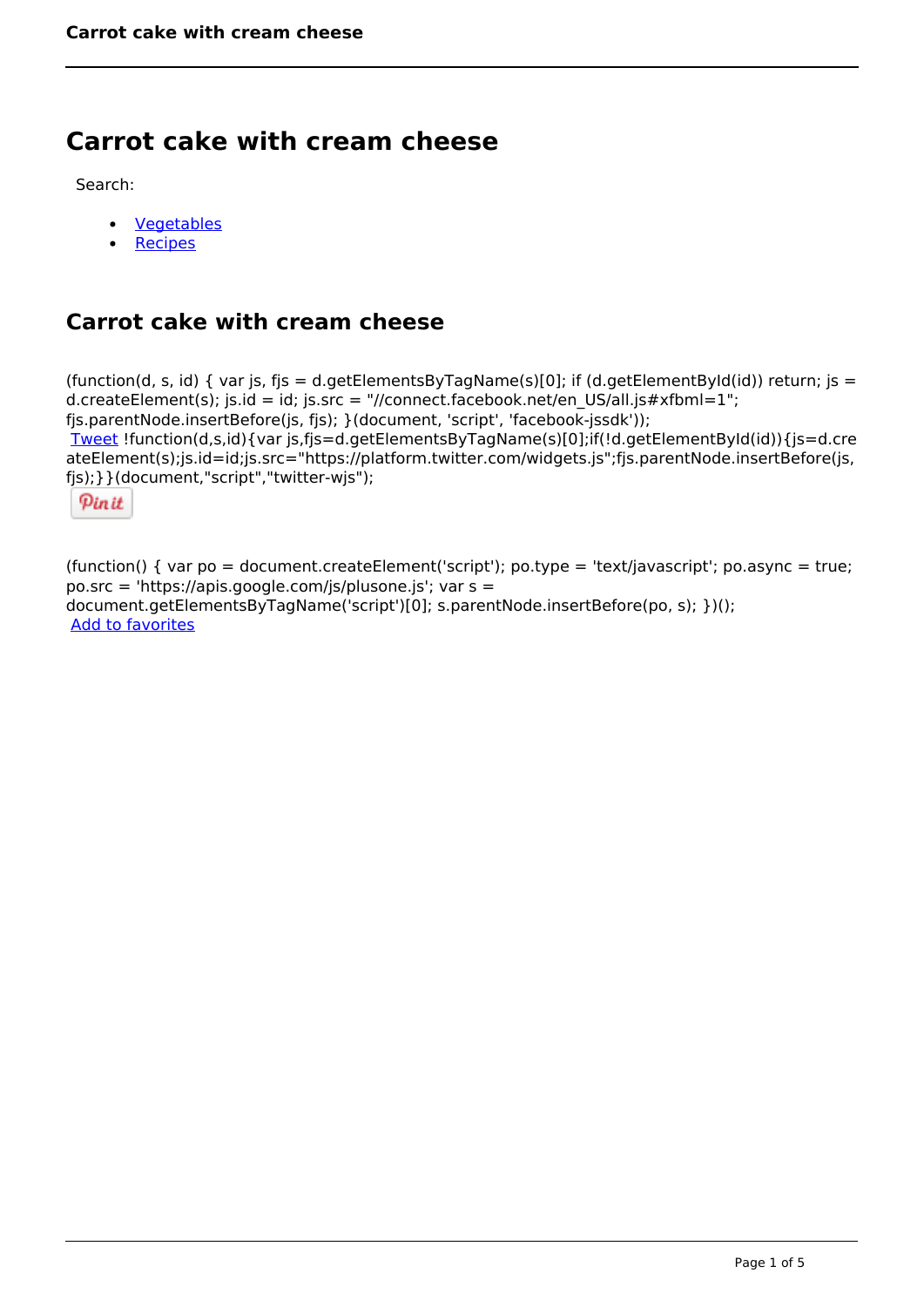

#### Rate this recipe

0 people are cooking this [Count me in](https://www.naturalhealthmag.com.au/flag/flag/favorites/1968?destination=printpdf%2F1968&token=d866136c95ac1f2975e35c6066b45a0f)

My carrot cake with cream cheese icing also has some sneaky veg in it and lots of spice and zest to pack a flavour punch.

## **Ingredients**

- ¾ cup rapadura/coconut sugar
- 3 eggs
- 3/4 cup [chopped walnuts](http://www.naturalhealthmag.com.au/nourish/green-beans-blue-cheese-and-walnuts)
- $\cdot$   $\frac{1}{4}$  tsp ground cloves
- $\cdot$  1/<sub>2</sub> tsp ground ginger
- $\cdot$  ¼ tsp ground nutmeg
- 2 tbsp cinnamon
- 5 medium [carrots,](http://www.naturalhealthmag.com.au/nourish/raw-carrot-cake) grated with skin on
- $\cdot$  1  $\frac{1}{2}$  cups wholemeal self-raising flour
- 400 g light [cream cheese](http://www.naturalhealthmag.com.au/nourish/potato-rosti-smoked-salmon-cream-cheese-and-caviar) (you can use regular cream cheese, I just find it too rich)
- 1 tbsp icing sugar (or more, optional)
- Juice of 1 lemon
- 
- $\cdot$   $\frac{1}{4}$  cup flaked almonds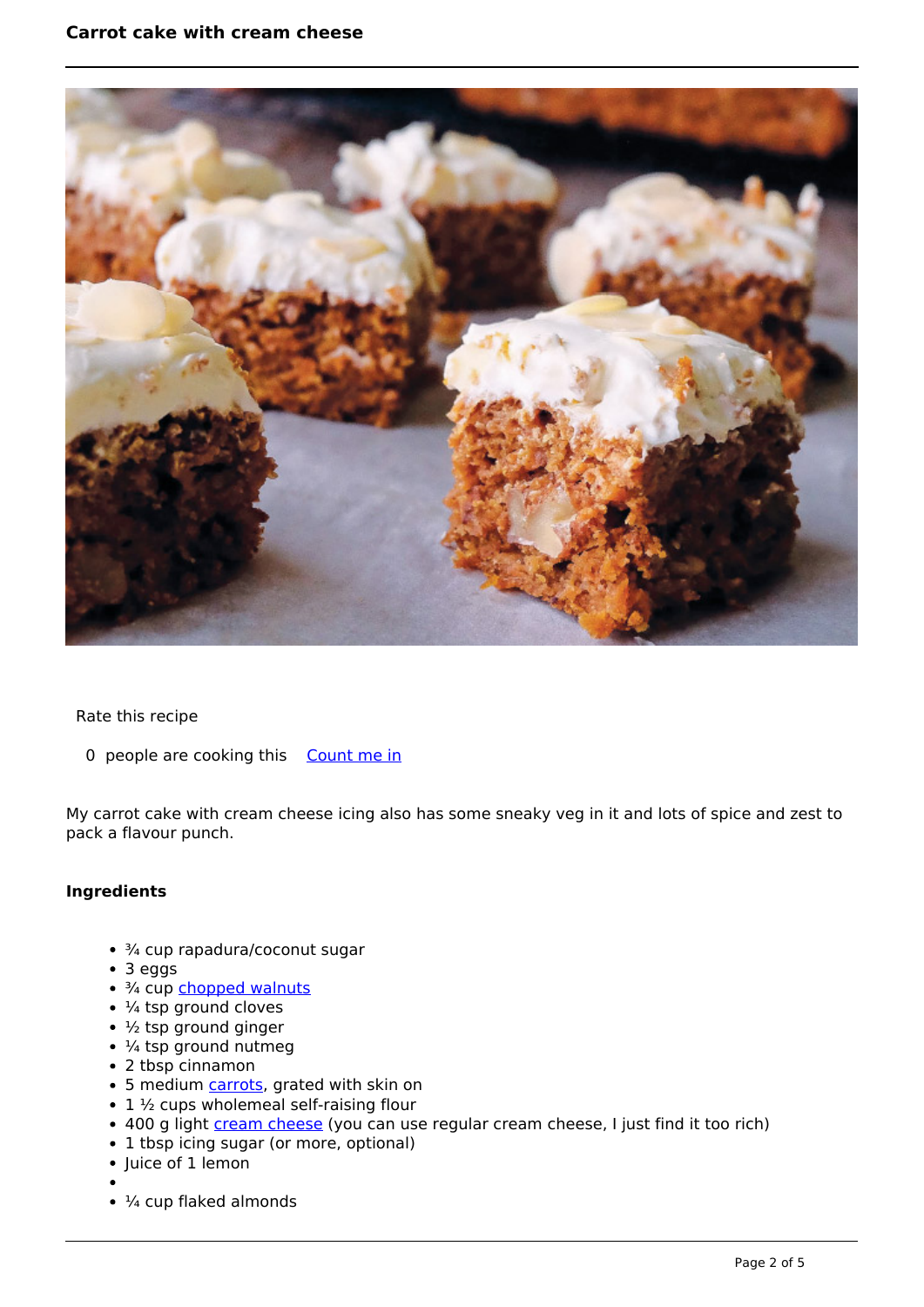## **Method**

Preheat oven to 180°C. Place oil and sugar into a bowl and beat with electric mixer for 2 minutes until sugar is dissolved. Add in eggs and beat for 2 minutes

Add in walnuts, cinnamon, nutmeg, ginger, cloves and carrot. Beat until combined. Add flour and mix

gently until just combined. Pour into a non-stick or lined brownie pan and bake for 45 minutes or

until a skewer comes out clean. In another bowl, beat cream cheese, icing sugar, and lemon juice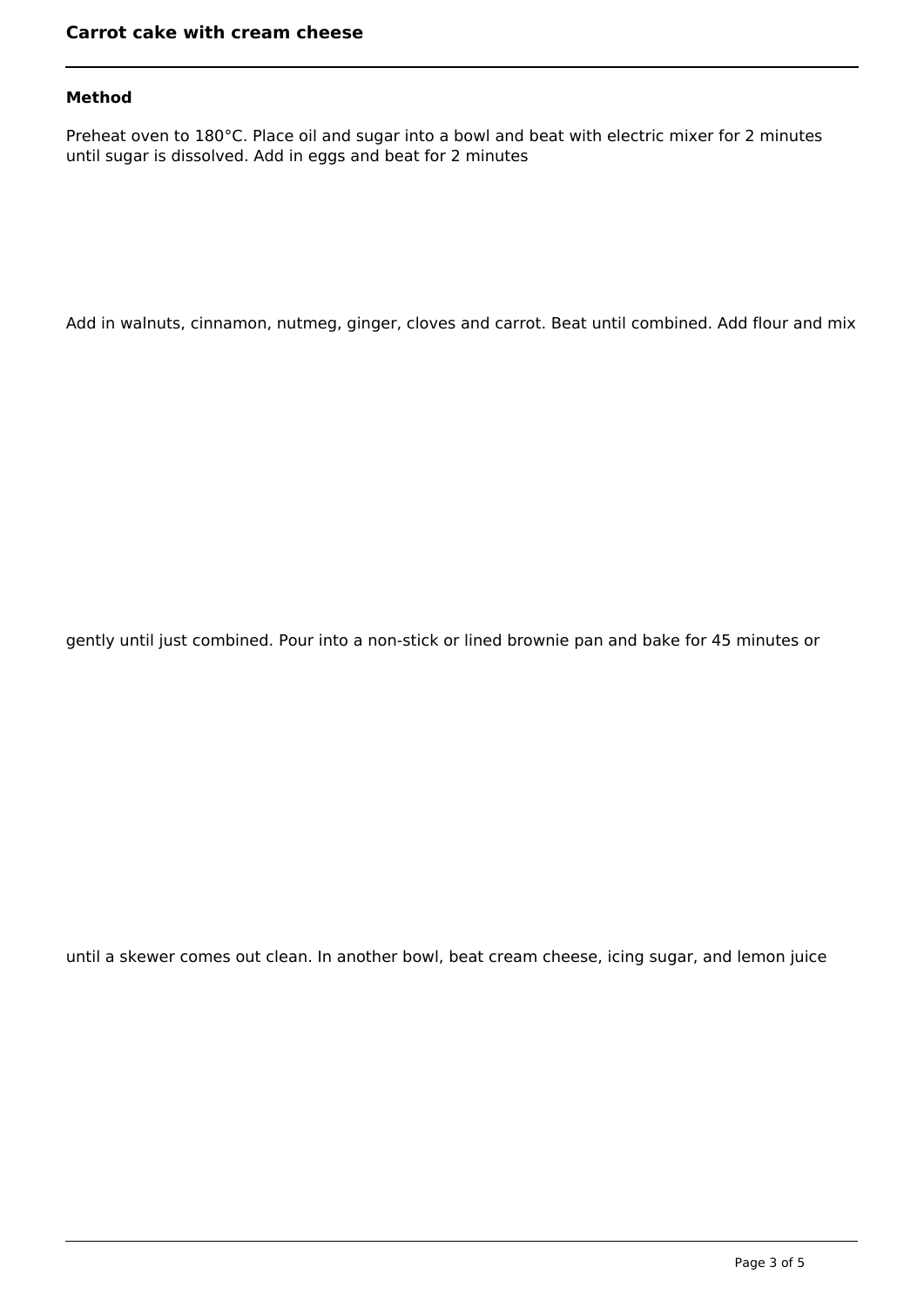together until smooth; taste it to make sure you're happy with the sweetness. You can add as much

sugar or sweetener of choice as you like. Set aside until ready to frost the cake. Remove the cake

from the oven and cool on a cake rack until quite cold. Frost with cream cheese and sprinkle on